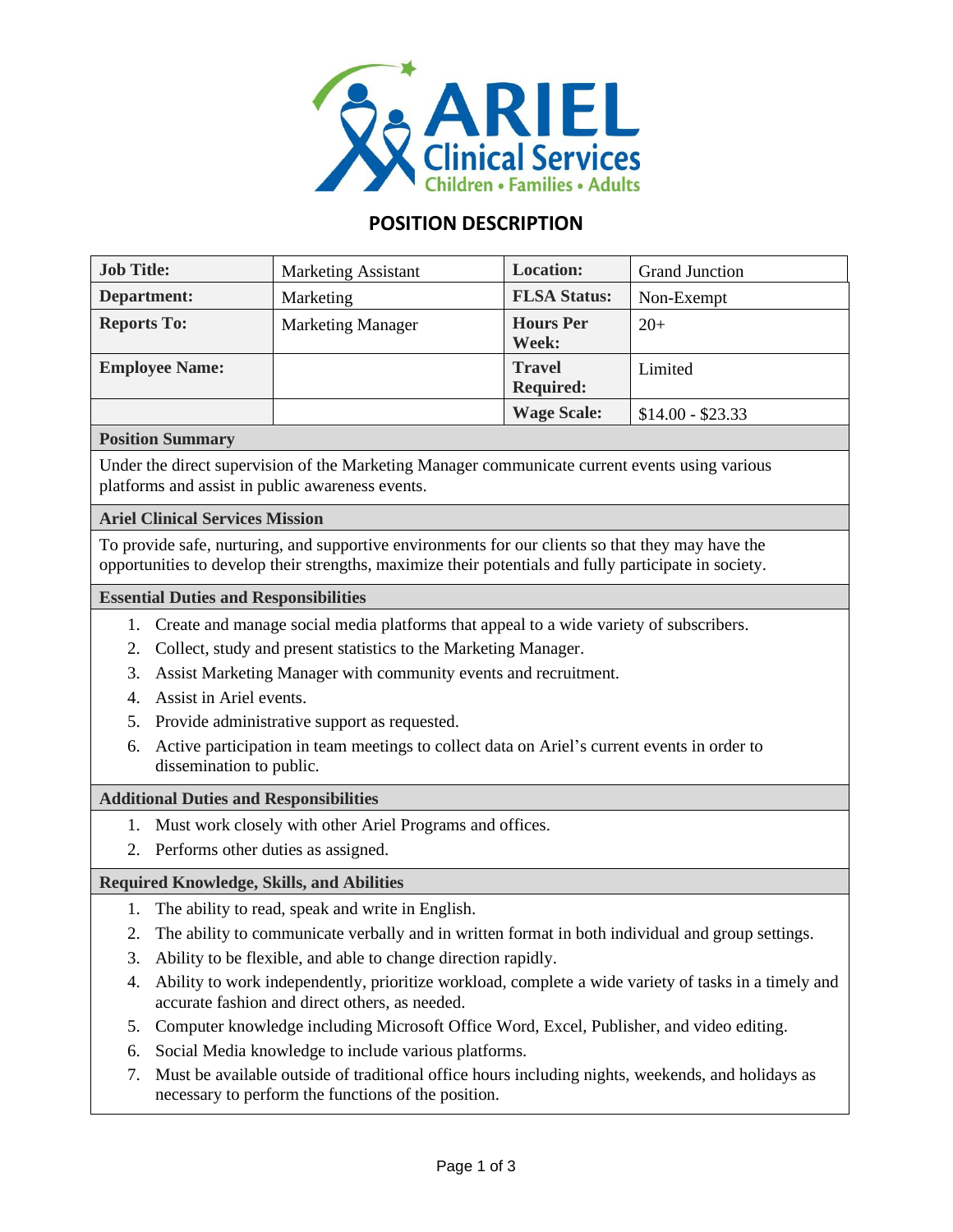**Education and Experience**

## Required:

• High school diploma and some formal business education.

## Preferred:

- Experience in managing organizational social media platforms (not for personal use).
- Related certification or educational degree in marketing, social media, or public relations.

## **Certifications/Licenses/Competencies**

- 1. Experience in management social media platforms, not their own.
- 2. Certification and/or education in marketing, social media and / or public relations.

## **Supervisory Responsibilities**

None

# **Physical Demands**

- 1. This position requires that the incumbent be capable of bending, sitting, stretching, and/or reaching regularly for periods up to 2 hours without a break.
- 2. This position requires that the incumbent have adequate hand and finger dexterity to properly perform the functions of the position.
- 3. This position requires lifting regularly up to 10 pounds and occasionally up to 40 pounds.
- 4. This position requires the ability to hear and see. Adaptive devices are acceptable.
- 5. This position will require daily driving of up to 1 hour per day and occasionally up to 8 hours per day.

## **Work Environment**

- 1. Exposure to typical climate-controlled office environment when in the office.
- 2. Exposure to all climates and weather conditions while working in the field.
- 3. Exposure to bloodborne pathogens and infectious disease is possible but limited.
- 4. Exposure to hazardous chemicals is possible but limited.

## **Required Background Checks & Documentation**

- 1. Central Registry for Child Abuse
- 2. Colorado Fingerprint Check
- 3. FBI Fingerprint Check if resident of Colorado for less than 25 months.
- 4. Acceptable, valid Drivers License and Motor Vehicle Record.
- 5. Reference checks
- 6. Office of Inspector General
- 7. I-9 documentation
- 8. Reliable Automobile with adequate, valid auto insurance.